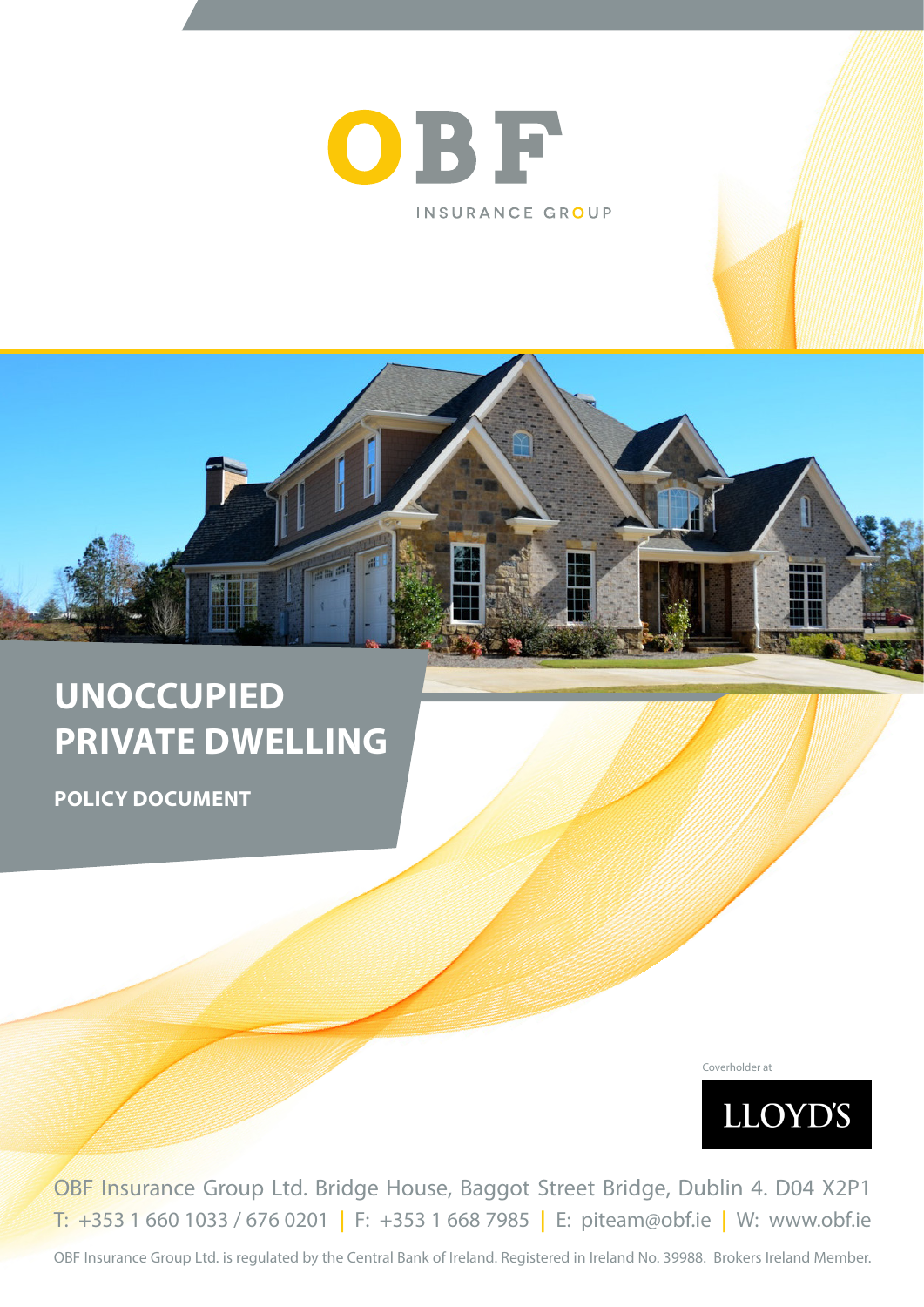### EFFECTED THROUGH

**OBF Insurance Group Ltd Bridge House Baggot Street Bridge Dublin 4 Tel : +353 1 6601033**

In return for payment of the premium shown in the **schedule**, **we** agree to insure **you**, subject to the terms and conditions contained in or endorsed on this certificate, against any loss or damage **you** sustain or legal liability **you** incur for accidents happening during the period shown in the **schedule**.

When drawing up this certificate, **we** have relied on the information and statements which **you** have provided in the proposal form (or declaration) on the date shown in the **schedule**.

The insurance relates only to those Sections of the certificate which are shown in the **schedule** as being included.

The written authority (which number is shown in the **schedule**) carrying the seal of the Lloyd's Policy Signing Office allows **OBF Insurance Group Ltd.** to sign and issue this certificate on behalf of LLOYD'S Insurance Company S.A.

If you become aware of a material change to the risk being insured, you should bring this to our attention as otherwise, a claim under your policy may be declined or the policy invalidated. If you are unsure as to whether a change is material, you should check with us

Signed by

For and on behalf of Underwriters

Terry Green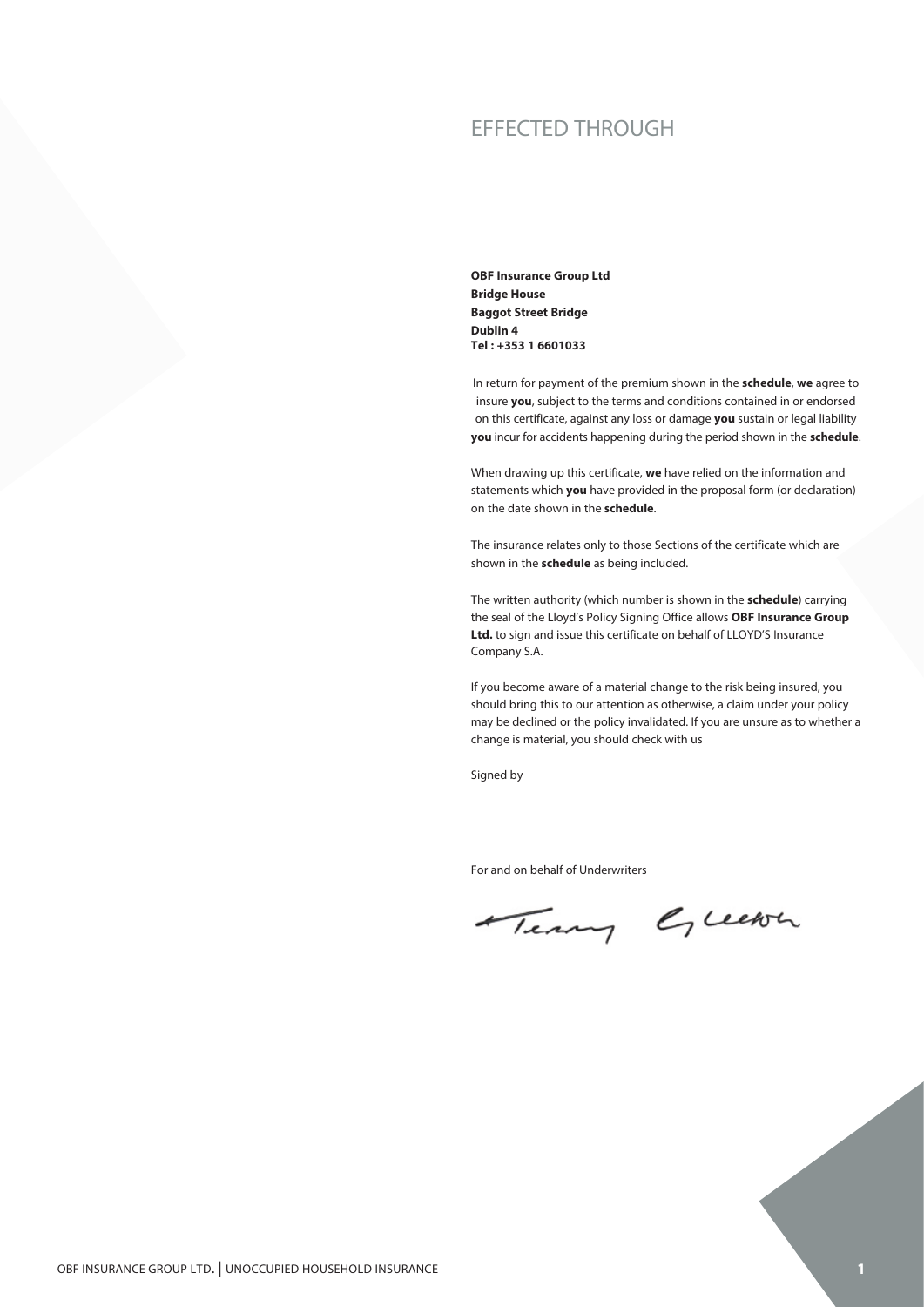## INTRODUCTION

This certificate of insurance, **schedule** and any **endorsement** applying to **your** certificate form **your** Lloyd's Unoccupied Home Insurance document. This document sets out the conditions of the contract of insurance between **you** and **us. You** should keep it in a safe place.

#### **Please read the whole document carefully.**

It is arranged in different Sections. It is important that;

- **You** are clear which Sections **you** have requested and want to be included;
- **You** understand what each Section covers and does not cover;
- **You** understand **your** own duties under each Section and under the insurance as a whole.

Please contact **us** or **your broker** immediately if this document is not correct or if **you** would like to ask any questions.

#### **Definitions**

Wherever the following words appear in this insurance they will have the meanings shown below.

#### **Bodily injury**

**Bodily injury** includes death or disease.

#### **Buildings**

- The **home** and its decorations;
- Fixtures and fittings attached to the **home**;
- Permanently installed swimming pools, tennis courts, drives, patios and terraces, walls, gates, fences and fixed fuel tanks;

**You** own or for which **you** are legally responsible within the **premises** named in the **schedule**.

#### **Storm — Definition**

Violent atmospheric disturbance with strong winds which are capable of causing damage to a **building(s)** which is in sound condition and good repair.

#### **Your Broker**

The insurance broker who placed this insurance on **your** behalf.

#### **We/us/our**

The underwriters at Lloyd's (either individual or corporate) who have a share in this insurance.

#### **You/your/insured**

The person or persons named in the **schedule**

### **Contents Contents**

Household goods and personal property, within the **home**, Household goods and personal property, within the **home**, which are **your** property or which **you** are legally responsible which are your property or which you are legally responsible for. for.

- caravans, trailers or watercraft or their accessories; • Motor vehicles does not include: (other than garden machinery)
- Audio and visual equipment;
- Any living creature;
- Any part of the **buildings**;
- Any property held or used for business purposes;
- Any property in the open;
- Any property in the open; • Money, credit cards, deeds, prize bonds, registered bonds, other<br> **•** Money, credit cards, deeds, prize bonds, registered bonds, other personal documents, stamps or coins; personal documents, stamps or coins;
- Domestic fuel in fixed fuel tanks • Domestic fuel in fixed fuel tanks
- Valuables; • Valuables;
- Jewellery, furs, gold, silver, gold and silver plated articles; • Jewellery, furs, gold, silver, gold and silver plated articles;
- Pictures and fine art; • Pictures and fine art;

#### **Endorsement**

A change in the terms and conditions of this insurance.

#### **Home**

The private dwelling of **standard construction** and the garages and outbuildings used for domestic purposes at the **premises** shown in the **schedule**.

#### **Premises**

The address which is named in the **schedule.**

#### **Period of insurance**

The length of time for which this insurance is in force, as shown in the **schedule** and for which **you** have paid and **we** have accepted a premium.

#### **Excess**

The amount shown in the **schedule** or **policy wording** or **endorsement** you bear in respect of certain claims covered by this insurance.

#### **Schedule**

The **schedule** is part of this insurance and contains details of **you**, the **premises**, the sums insured, the **period of insurance** and the Sections of this insurance which apply.

#### **Standard construction**

Built of brick, stone or concrete and roofed with slates, tiles, metal or concrete including flat roofs where the total flat roof area does not exceed 25% of the total roof area.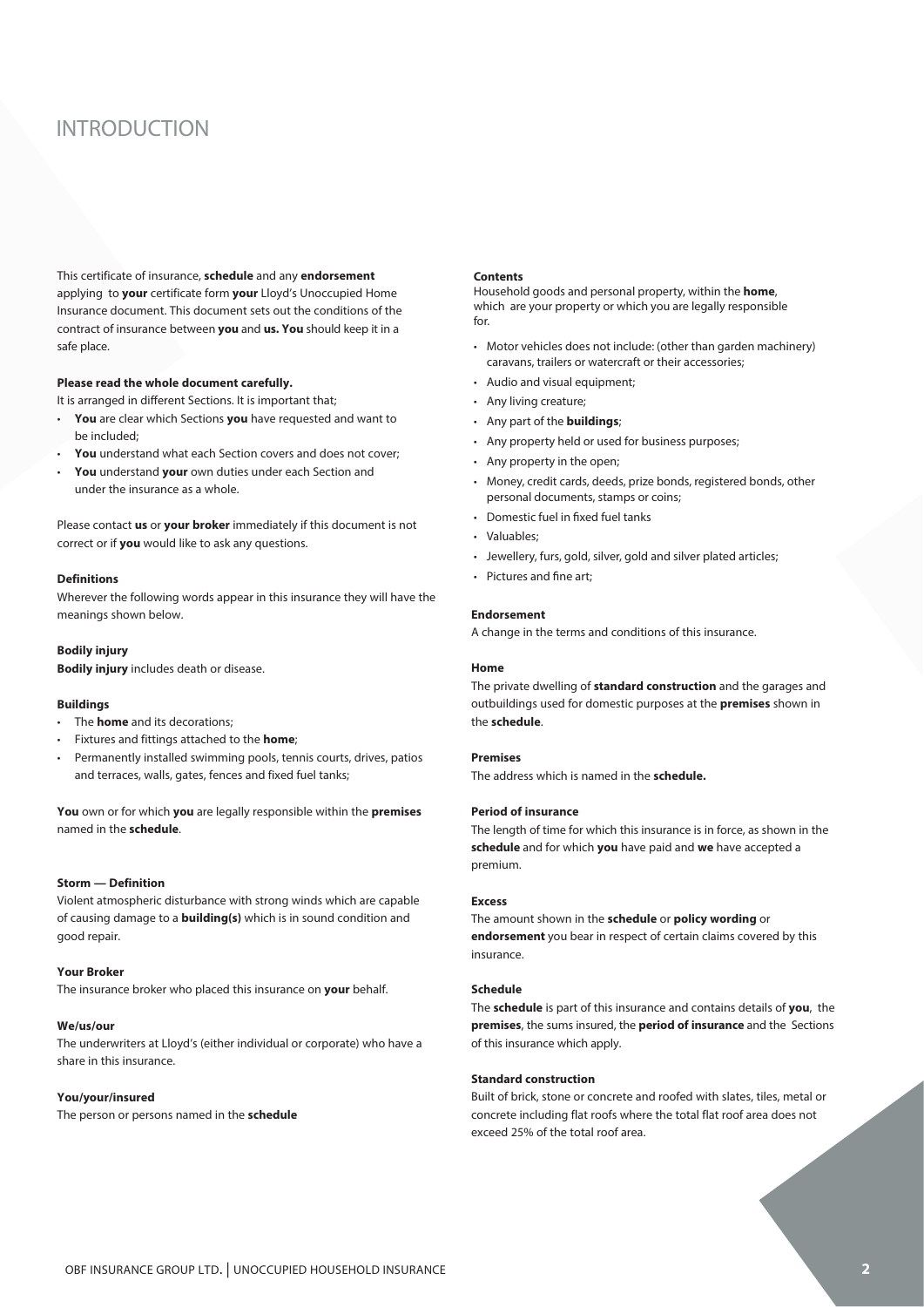## GENERAL CONDITIONS APPLICABLE TO THE WHOLE OF THIS INSURANCE

#### **Each home included under this insurance is considered to be covered as if separately insured.**

#### **Your duties**

- **1. You** must take all reasonable steps to prevent loss, damage or an accident and keep the **buildings** in a good state of repair.
- **2. You** must tell **us** or **your broker** before **you** start any conversions, extensions or other structural work to the **buildings** that;
- Change the use of the **buildings** in any way, including the property becoming occupied
- Involves the external surfaces of the **buildings** being affected/ changed;

When **we** receive this notice **we** have the option to change the conditions of this insurance.

- **3. You** must ensure that a responsible person is appointed to supervise and check the property internally and externally at least once a week and any mail, newspapers or flyers are removed from the **home**.
- **4. You** must ensure the **home** and gardens of the **home** are maintained in good condition.
- **5.** It is **your** duty to ensure that all protections provided for the security of the **home** are maintained in good working order and are in full and effective operation at all times.
- **6. You** must ensure all electrical appliances are unplugged/disconnected from the supply other than those needed to maintain the central heating or alarm systems.
- **7.** Where **your** contractor(s) are made responsible for the correct operation and function of the security protections at the risk address, **we** will refuse to pay a claim should **your** contractor(s) not ensure that the security protections (as declared to **us**) are in full and effective operation when an authorised occupant is not present at the **home.**
- **8.** This insurance does not cover burglary, theft, or attempted theft from the **home** unless the following minimum protections are fitted and in operation when an authorised occupant is not present at the **home**; External Doors - 5 Lever mortice deadlocks;

Patio doors - In addition to a central locking device, key operated bolts to top and bottom opening sections;

Windows - Key operated security locks to all ground floor and other accessible windows.

**9. You** must immediately inform **us** or **your broker** if **you** become aware of the property insured (including any garages and/or outbuildings) being illegally occupied, partially or wholly or if it has suffered any incident or evidence of malicious damage (including but not limited to graffiti) or attempted illegal entry (whether entry was gained or not).

To enable **you** to comply with this clause **you (or an appointed agent)** must check the property/ies on a weekly basis and a documented record of these visits kept.

 If **you** fail to comply with any of the above duties this insurance may become invalid.

**10.** A log book must be retained by **you** in which details of the dates, times and by whom the property was visited is reocrded. This must not be retained at the **home**. This must be made accessible to insurer's if requested. Failure to provide this may result in this insurance becoming invalid.

#### **Cancellation clause**

1. **Cooling-off period — Right to withdraw.**

**You** are entitled to cancel this insurance by writing to OBF Insurance Group Ltd. within 14 working days after the date when **you** have been informed that the policy is in force. If **you** cancel under this clause, we will refund **your** premium, less a proportionate amount for the time we have been on cover, and your administration fee.

- 2. **We** may cancel this insurance by sending 14 working days written notice by recorded delivery to **you** at **your** last known address, giving the reason(s) for **our** decision, and making a proportionate refund of premium for any unexpired period of insurance for which **you** have paid.
- 3. **You** may cancel this insurance at any time by writing to OBF Insurance Group Ltd at the address stated. Provided that no incident giving rise to a claim has occurred in the current **period of insurance, you** will be entitled to a proportionate return of the premium for the unexpired **period of insurance**. If **you** cancel during the first year (outside of the cooling-off period) any return of premium will be at **our** discretion. No return of premium will be allowed if a claim has occurred during the **period of insurance**.
- 4. Notwithstanding your right to withdraw, as stated in 1. above, in the event of the premium due for this insurance not being paid within 15 days, this insurance shall automatically be null and void.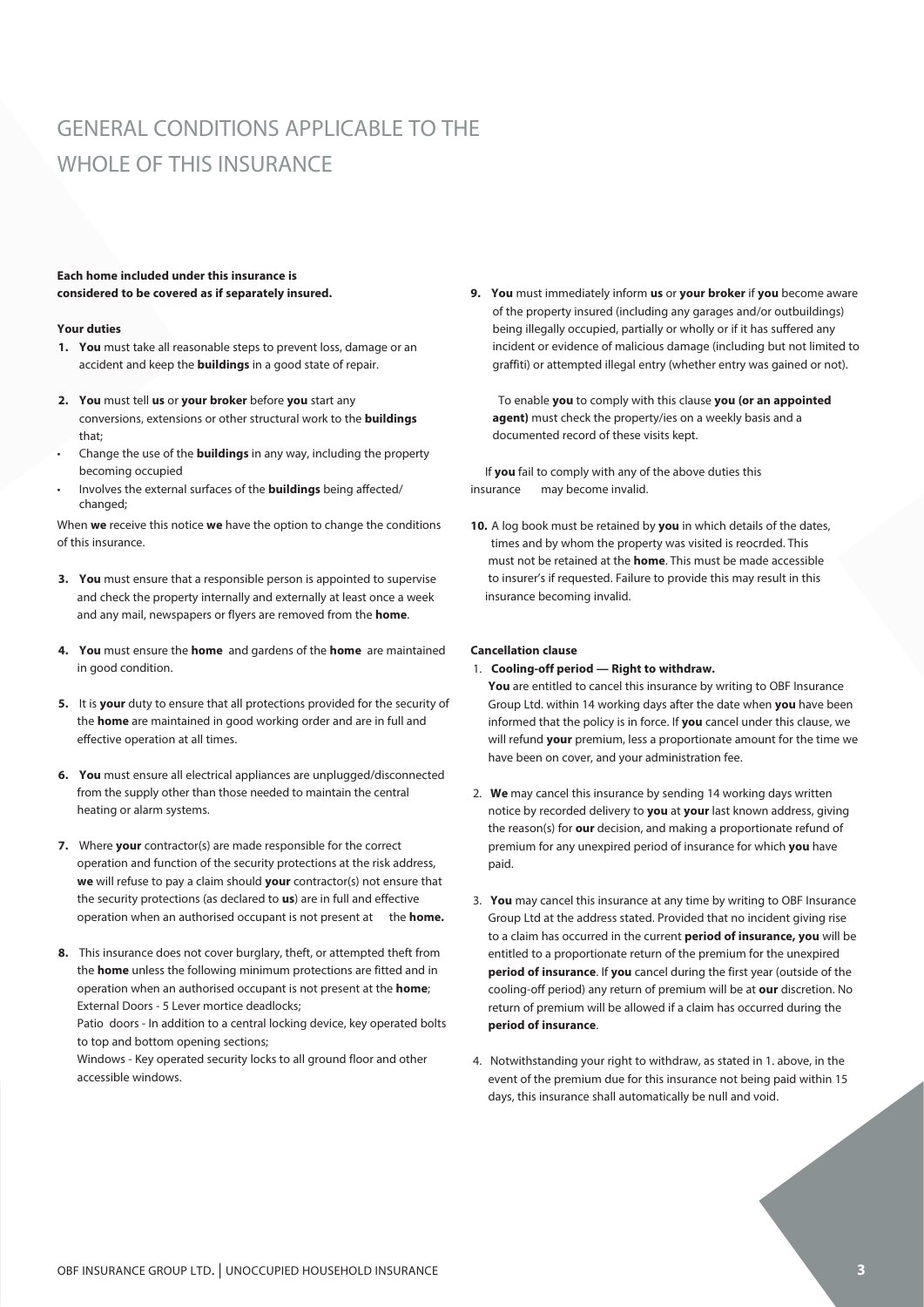## GENERAL CONDITIONS APPLICABLE TO THE WHOLE OF THIS INSURANCE

#### **Contracts (Rights of Thirds Parties) Act 1999 Clarification Clause**

A person who is not a party to this Contract has no right under the Contracts (Rights of Third Parties) Act 1999 to enforce any term of this Contract but this does not affect any right or remedy of a third party which exists or is available apart from that Act.

#### **Sanction Limitation and Exclusion Clause**

No (re)insurer shall be deemed to provide cover and no (re)insurer shall be liable to pay any claim or provide any benefit hereunder to the extent that the provision of such cover, payment of such claim or provision of such benefit would expose that (re)insurer to any sanction, prohibition or restriction under United Nations resolutions or the trade or economic sanctions, laws or regulations of the European Union, United Kingdom or United States of America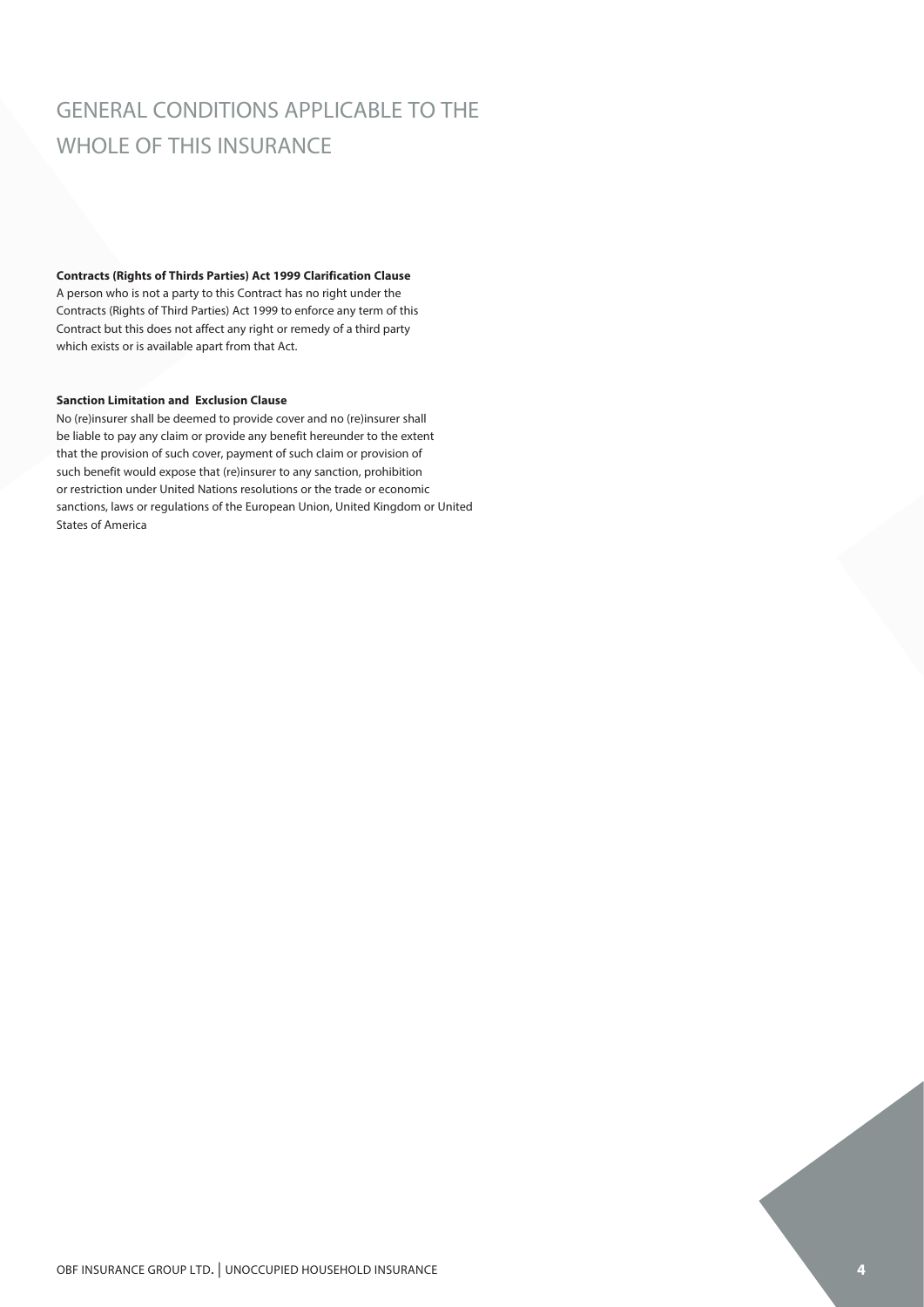## GENERAL EXCLUSIONS APPLICABLE TO THE WHOLE OF THIS INSURANCE

#### **A. Radioactive contamination and nuclear assemblies exclusion**

- **1.** Loss or destruction of or damage to any property whatsoever, or any loss or expenses whatsoever resulting or arising therefrom;
- **2.** Any legal liability of whatsoever nature directly or indirectly caused by or contributed to, by or arising from;
- (i) lonising radiations or contamination by radioactivity from any nuclear The radioactive, toxic, explosive or other hazardous properties of any explosive nuclear assembly or nuclear component thereof. fuel or from any nuclear waste from the combustion of nuclear fuel;(ii)
- occasioned by, happening through or in consequence of war, invasion, occasioned by, happening through or in consequence of war, invasion,<br>acts of foreign enemies, hostilities (whether war be declared or not), civil confiscation or nationalisation or requisition or destruction of or damage to property by or under the order of any government or public or local hauthority. The consequence of war, in consequence of war, in consequence of  $\alpha$ authority.<br>**C. Existing and deliberate damage B. War exclusion**Any loss or damage or liability directly or indirectly war, rebel-lion, revolution, insurrection, military or usurped power, or **We deall lability of whatesever nature**<br>
differenties of controlling pay increases by reconsiderably from any nuclear<br>
different amount of the present solution of the controlling of controlling in controlling to controlli

**We** will not pay for loss or damage:

• Occurring before cover starts or arising from an event before cover starts;•Caused deliberately by **you** or any member of **your home**;

### **D. Electronic data exclusion**

**We** will not pay for:

- 1. Loss or destruction of or damage to any property whatsoever, or any loss<br>**1.** Loss or destruction of or damage to any property whatsoever, or any loss  $\frac{3}{5}$ or expenses whatsoever resulting or arising therefrom;<br> *p*
- directly or indirectly caused by or contributed to, by or arising from; **2.** Any legal liability of whatsoever nature;
- (i) Computer viruses, erasure or corruption of electronic data;(ii) The failure of any equipment to correctly recognise the date or change of date.

instruction from an unauthorised source that propagates itself via a For the purposes of this exclusion 'computer virus' means a corrupting computer system or network.

#### directly or indirectly caused by or contributed to, by or arising from; **E. Excess**

**The sect of computer or** computer and an areaser and every claim for Section 1<br>**We** will not pay for the first amount of each and every claim for Section 1 **(Buildings)** and Section 2 **(Contents)** — the amount of **excess** as stated in your schedule.

### **F. Biological and chemical contamination exclusion**  $\ldots$  **and a correct virusting a**

 $\sim$  with not pay for. **We** will not pay for:

- 1. Loss or destruction of or damage to any property whatsoever, or any loss or expenses whatsoever resulting or arising therefrom;
- **E. Excess** 2. Any legal liability of whatsoever nature;
- 3. Death or injury to any person.
- directly or indirectly caused by or contributed to by or arising from;
- (i) Biological or chemical contamination due to or arising from terrorism and/or;(ii)Steps taken to prevent, suppress, control or reduce the consequences of any actual attempted, threatened, suspected or perceived terrorism.

person(s) or organisation(s) involving:

- (i) The causing, occasioning or threatening of harm of whatever nature and by whatever means; **by whatever** means;
- (ii) Putting the public or any Section of the public in fear;
- of the person(s) or organisation(s) concerned are wholly or partly of a in circumstances in which it is reasonable to conclude that the purpose(s) political, religious, ideological or similar nature.

**G. Wear and TearWe** will not pay for loss or damage as a result of wear, tear, gradual deterioration or a lack of maintenance.

H.Indirect loss or damageWe will not pay for any loss or damage that is not directly associated with the incident that caused you to claim, except where (ii) Steps taken to prevent, suppress, control or reduce the control or reduce the consequences of  $\alpha$ that loss or damage is expressly included within this insurance.

**I.Contractors Clause**This insurance does not cover loss, damage or damage or liability as a result of you acting in the capacity of a professional tradesperson for works undertaken at the property. Nor does it cover any For the purposes of this exclusion 'terrorism' means any act(s) of any<br>person(s) or organisation(s) involving:<br>(i) The causing, occasioning or threatening of harm of whatever nat<br>(ii) Putting the public or any Section of t liability arising out of the activities of contractors including any loss, loss, damage or liability arising out of the use of heat by any person.

 $\mathcal{L}$  The causing, occasioning or threatening or threatening or threatening or threatening or  $\mathcal{L}$ **J.Subsidence, heave or landslip**Subsidence or heave of the site upon which the **building(s)** stand or land-slip is not covered by this insurance policy.

### (ii) Putting the public or any Section of the public in fear; **K. Cyber**

caused deliberately or accidentally by:  $\overline{\phantom{a}}$ This Insurance does not cover any loss, damage, liability, cost or expense

i. the use of or inability to use any application, software, or programme; ii. any computer virus;

- iii. any computer related hoax relating to i and/or ii above;
- iv. loss of or damage to any electronic data (for example files or images wherever stored)

#### **L. Infectious or Contagious Disease**

This Insurance does not cover any loss, damage, liability, cost or expense, in any way caused by or resulting from: и производит при примерени при примерени при примерени при принциплите на примерени при принциплите и при при

- a) infectious or contagious disease;
- b) any fear or threat of a) above; or
- c) any action taken to minimise or prevent the impact of a) above.

Infectious or contagious disease means any disease capable of being transmitted from an infected person, animal or species to another person, animal or species by any means. animal or species by any means.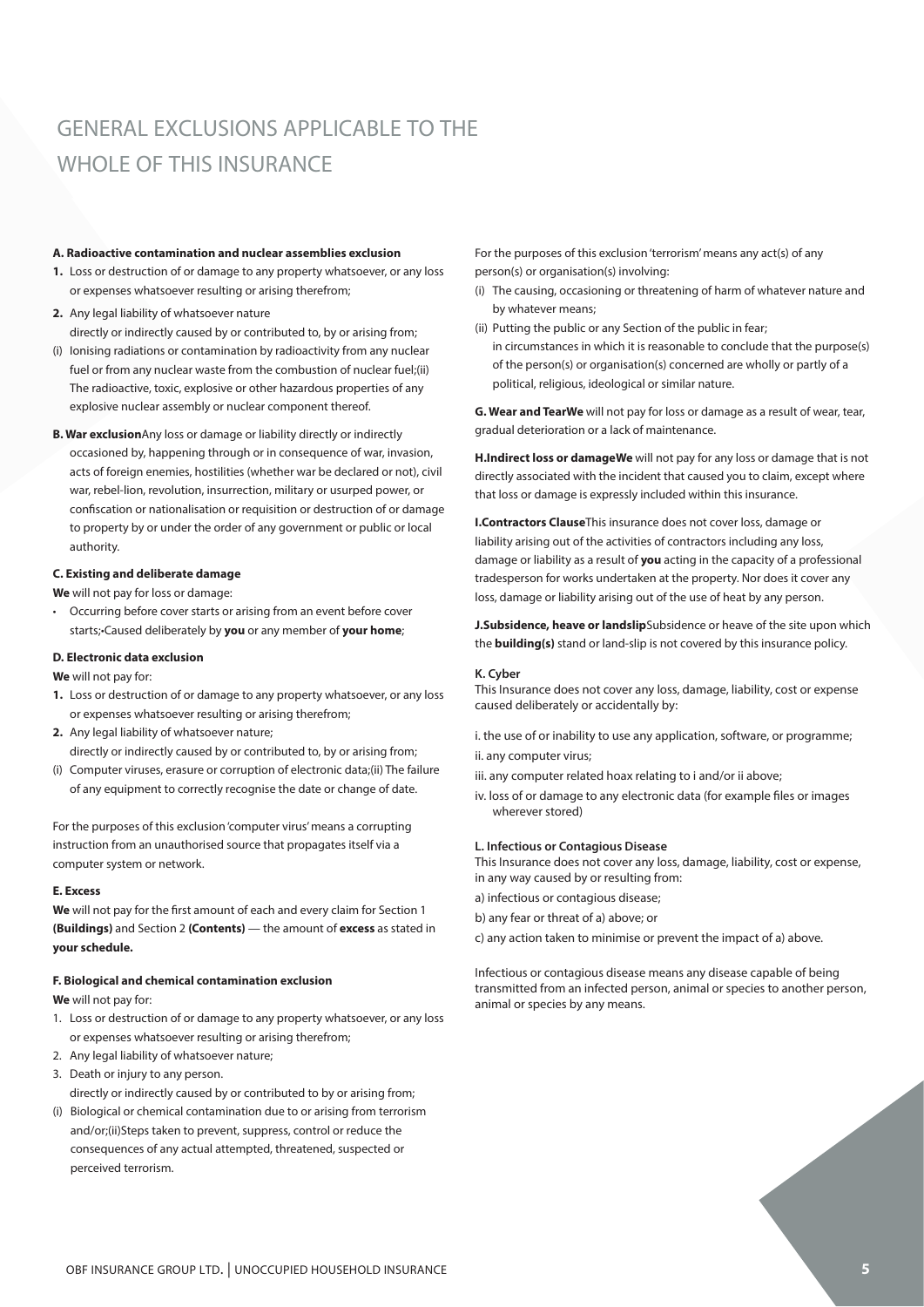## CLAIMS CONDITIONS APPLICABLE TO THE WHOLE OF THIS INSURANCE

#### **Your Duties**

In the event of a claim or possible claim under this insurance:

- **1. You** must notify **us** or **your broker** as soon as reasonably possible giving full details of what has happened;
- **2. You** must provide **us or your broker** with written details of what has happened within 30 days and provide any other information **we** may reasonably require;
- **3. You** must immediately forward to **us** or **your broker** within 7 days, if a claim for liability is made against **you**, any letter, claim, writ, summons or other legal document **you** receive;
- **4. You** must inform the Gardai/Police as soon as reasonably possible following malicious acts, violent disorder, riots or civil commotion, burglary, theft, attempted theft or lost property;
- **5. You** must not admit liability or offer or agree to settle any claim without **our** written permission;
- **6. You** must provide **us** with reasonable evidence of value or age (or both) for all items involved in a claim;
- **7. You** must not dispose of any damaged items before **we** have had the opportunity to inspect them or **you** have been advised by **us** to dispose of them;
- **8. You** must take all reasonable care to limit any loss, damage or injury.

#### **How we deal with your claim**

#### **1. Defence of claims**

#### **We** may:

- Take full responsibility for conducting, defending or settling any claim in **your** name;
- Take any action **we** consider necessary to enforce **your** rights or **our** rights under this insurance.

#### **2. Claim Rententions**

**We** reserve the right to withhold part of a claims payment we have agreed to pay, pending completion of the repair, replacement or reinstatement work involved and the receipt of specified documentation, including invoices, receipts and any other reasonable evidence, in respect of such work, by **us.** The amount **we** may withhold is limited to

(i) 5% of the claim settlement amount where the total claim settlement amount is less than €40,000

(ii) 10% of the claim settlement amount where the total claim settlement amount is €40,000 or more."

#### **3. Fees**

**We** will not pay fees of public loss assessors and or fees assoicated with the preperation or presentation of any claim.

#### **4. Other Insurance**

**We** will not pay any claim if any loss, damage or liability covered under this insurance is also covered wholly or in part under any other insurance except in respect of any **excess** beyond the amount which would have been covered under such other insurance had this insurance not been effected.

#### **5. Fraudulent Claims**

**You must not act in a fraudulent manner.**

- If you make a claim which contains information that you know to be false or misleading in any material respect, or you consciously disregard whether it is false or misleading, or
- You make a claim for loss or damage caused by your criminal or intentional act or omission

then

- We shall not pay the claim
- We shall be entitled to terminate the insurance contract from the date of submission of the fraudulent claim
- We shall not return any premium paid under the insurance contract
- We may inform the Gardai of the circumstances.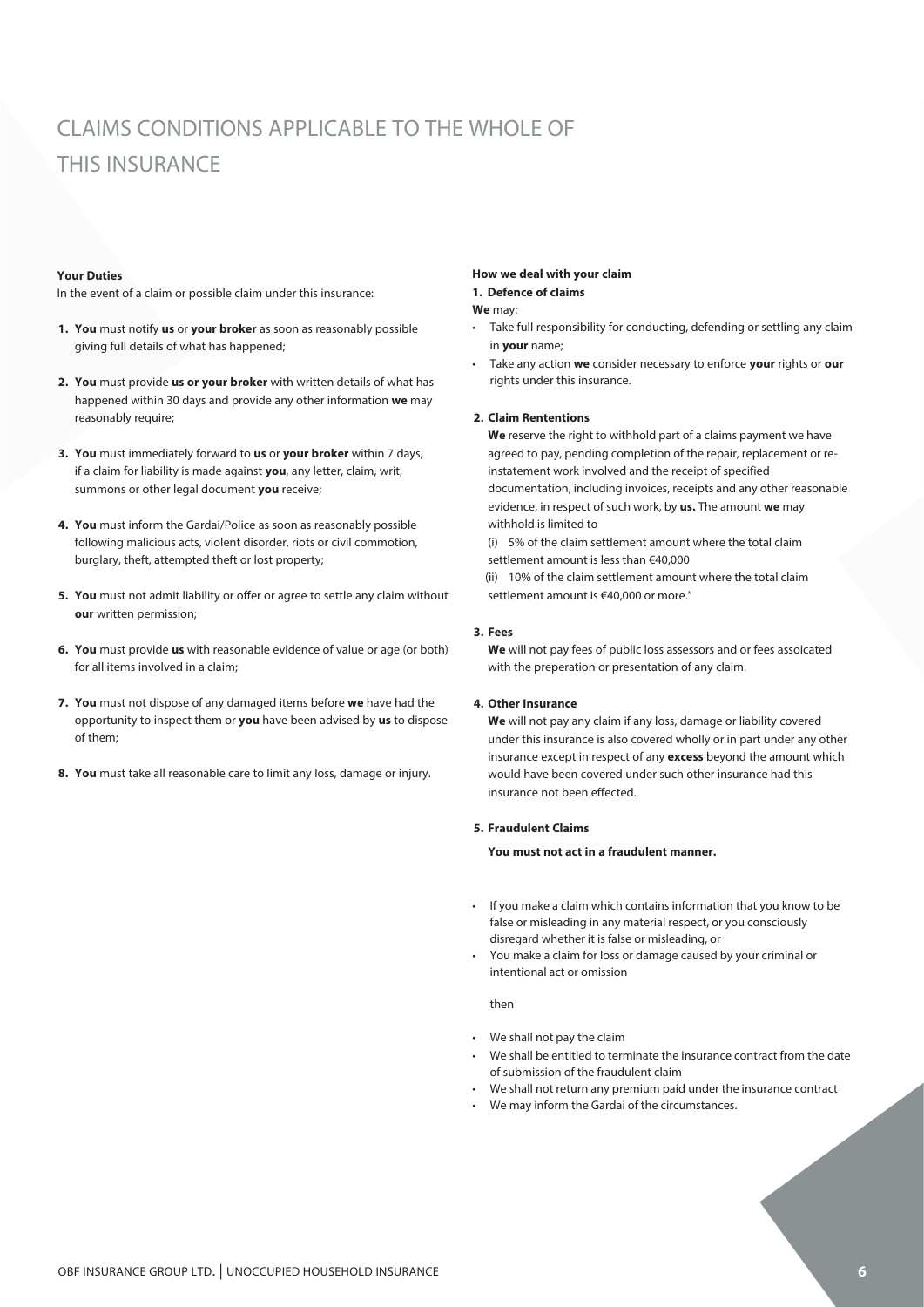## SECTION 1: BUILDINGS

|                                                                               | What is covered                                                                                                                                                                                                                                                                                                  | What is not covered                                                                                                                                                                                                                                                                                                                                       |
|-------------------------------------------------------------------------------|------------------------------------------------------------------------------------------------------------------------------------------------------------------------------------------------------------------------------------------------------------------------------------------------------------------|-----------------------------------------------------------------------------------------------------------------------------------------------------------------------------------------------------------------------------------------------------------------------------------------------------------------------------------------------------------|
|                                                                               |                                                                                                                                                                                                                                                                                                                  |                                                                                                                                                                                                                                                                                                                                                           |
| This insurance covers the buildings for loss or damage directly<br>caused by: |                                                                                                                                                                                                                                                                                                                  | We will not pay:                                                                                                                                                                                                                                                                                                                                          |
|                                                                               | 1. Fire, lightning, explosion or earthquake.                                                                                                                                                                                                                                                                     | A. The excess stated in the schedule.                                                                                                                                                                                                                                                                                                                     |
| 2.                                                                            | Impact by aircraft, aerial devices, or articles dropped by them,<br>rail vehicles, road vehicles or animals.                                                                                                                                                                                                     | A. The excess stated in the schedule.                                                                                                                                                                                                                                                                                                                     |
|                                                                               | 3. Storm                                                                                                                                                                                                                                                                                                         | A. For loss or damage to domestic fixed fuel-oil and gas tanks in the<br>open, underground supply pipes, swimming pools, tennis courts,<br>drives, patios, terraces, gates, fences, non standard outbuildings,<br>sheds, greenhouses and property in the open.<br>B. For loss or damage caused by ingress of water due to wear, tear<br>or deterioration. |
|                                                                               |                                                                                                                                                                                                                                                                                                                  | C. For loss or damage to flat roofs over 15 years old.<br>D. The excess stated in the schedule                                                                                                                                                                                                                                                            |
|                                                                               | 4. Burglary, theft or attempted theft                                                                                                                                                                                                                                                                            | A. For property in the open<br>B. The excess stated in the schedule.                                                                                                                                                                                                                                                                                      |
|                                                                               | 5. Any person taking part in a riot, violent disorder, strike, labour<br>disturbance, civil commotion or acting maliciously.                                                                                                                                                                                     | A. The excess stated in the schedule.                                                                                                                                                                                                                                                                                                                     |
| 6.                                                                            | Fire Brigade charges. We will pay charges levied by a local<br>authority in accordance with the provisions of the Fire Services Act<br>1981 in controlling extinguishing a fire affecting the property named<br>in the schedule in circumstances which have given rise to a valid<br>claim under this insurance. | A. More than $\epsilon$ 2,000 in total during the <b>period of insurance</b> .                                                                                                                                                                                                                                                                            |

#### **Settling claims:**

#### **Your sum insured**

- **1. We** will not reduce the sum insured under Section 1 after **we** have paid a claim as long as **you** agree to carry out **our** recommendations to prevent further loss or damage.
- **2.** If **you** are under insured, which means the cost of rebuilding the **home** at the time of loss or damage is more than **your** sum insured for the **buildings** then **we** will only pay a proportion of the claim. For example if **your** sum insured only covers one half of the cost of replacing or repairing the **building(s) we** will only pay one half of the cost of repair or replacement.

#### **Limit of insurance**

**We** will not pay any more than the sum(s) insured for the **building(s)** of each **premises** shown in the **schedule**.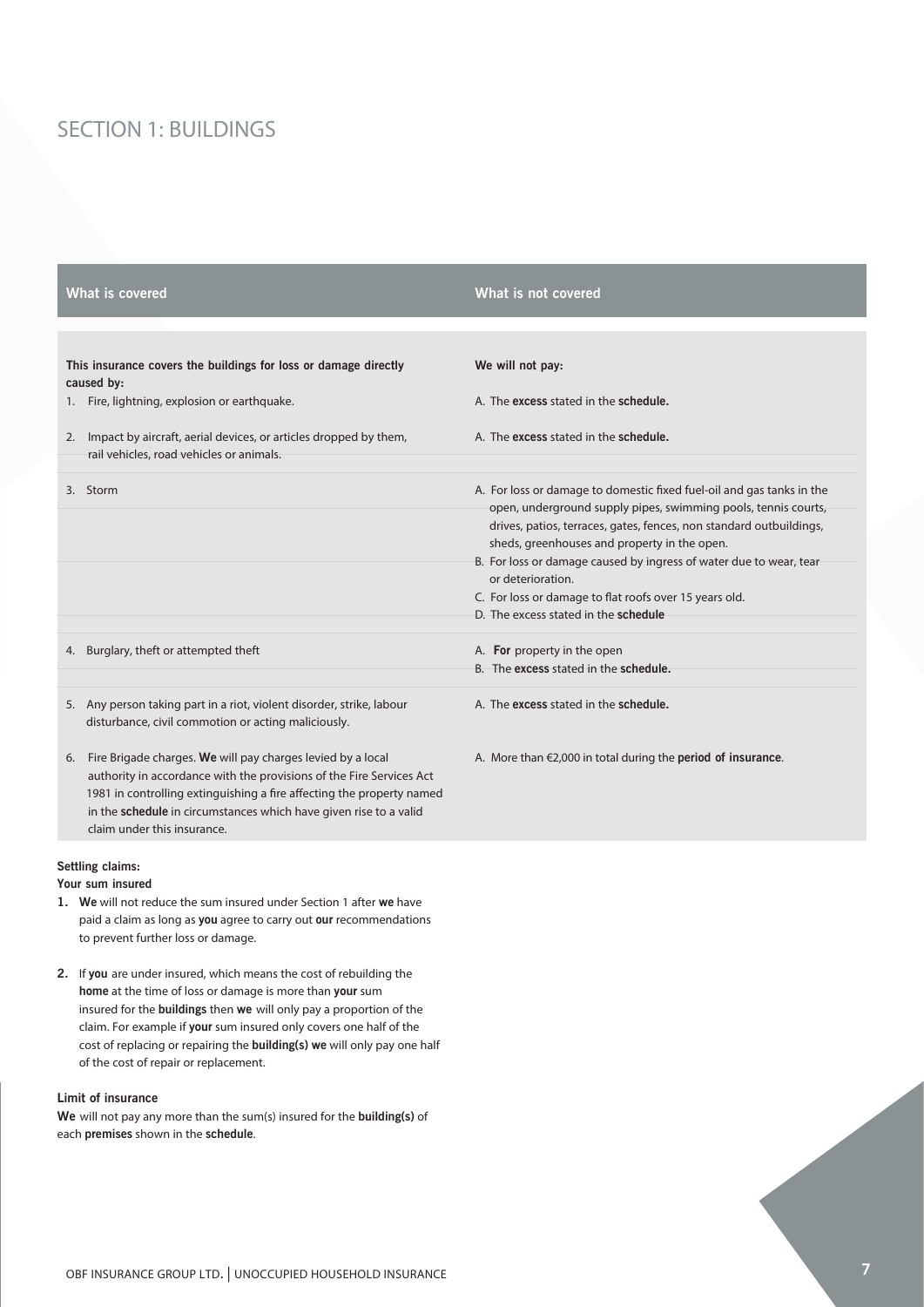## SECTION 2: CONTENTS

| What is covered                                                                                                              | What is not covered                                                                                                                                                                                                      |
|------------------------------------------------------------------------------------------------------------------------------|--------------------------------------------------------------------------------------------------------------------------------------------------------------------------------------------------------------------------|
| This insurance covers the contents for loss or damage directly<br>caused by:<br>1. Fire, lightning, explosion or earthquake. | We will not pay:<br>A. The excess stated in the schedule.                                                                                                                                                                |
| 2. Aircraft and other flying devices or items dropped from them.                                                             | A. The excess stated in the schedule.                                                                                                                                                                                    |
| 3. Storm                                                                                                                     | A. For loss or damage caused by ingress of water due to wear, tear<br>or deterioration;<br>B. For claims as a result of loss or damage to flat roofs over 15 years old;<br>C. The excess stated in the <b>schedule</b> . |
| 4. Burglary, theft or attempted theft                                                                                        | A. The excess stated in the schedule.                                                                                                                                                                                    |
| 5. Any person taking part in a riot, violent disorder, strike, labour<br>disturbance, civil commotion or acting maliciously. | A. The excess stated in the schedule.                                                                                                                                                                                    |

#### **Settling claims:**

#### **Your sum insured**

- **1. We** will not reduce the sum insured under Section 2 after **we** have paid a claim as long as **you** agree to carry out **our** recommendations to prevent further loss or damage.
- **2.** If **you** are under insured, which means the cost of replacing the contents at the time of loss or damage is more than **your** sum insured for the **contents**, then **we** will only pay a proportion of the claim. For example if **your** sum insured only covers one half of the cost of replacing or repairing the contents, **we** will only pay one half of the cost of repair or replacement.

#### **Limit of insurance**

**We** will not pay any more than the sum(s) insured for the contents of each **premises** shown in the **schedule**.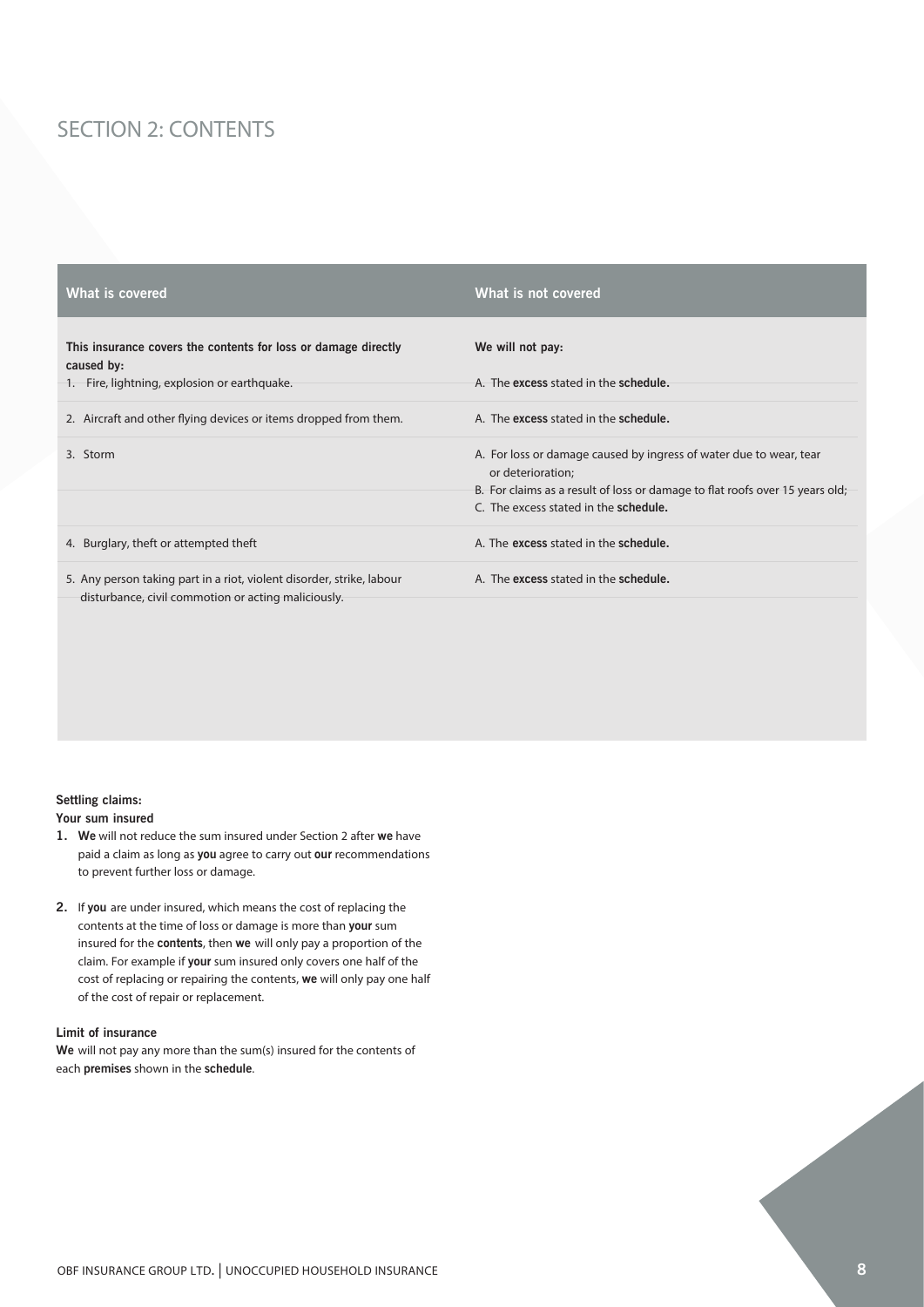## SECTION 3: LEGAL LIABILITY TO THE PUBLIC

Only operative if Section one — Buildings is in force.

| What is covered                                                                                                                                                                                                 | What is not covered                                                                                                                                                                                                                                                                                                                                                                                                                                                                                                                                                                                                                                                                                                                                                                                                                                                                                                                                                                                                                                                                                                                                                                                                                                                                                                                                                                                                                                                                                                                                                                                                                                             |
|-----------------------------------------------------------------------------------------------------------------------------------------------------------------------------------------------------------------|-----------------------------------------------------------------------------------------------------------------------------------------------------------------------------------------------------------------------------------------------------------------------------------------------------------------------------------------------------------------------------------------------------------------------------------------------------------------------------------------------------------------------------------------------------------------------------------------------------------------------------------------------------------------------------------------------------------------------------------------------------------------------------------------------------------------------------------------------------------------------------------------------------------------------------------------------------------------------------------------------------------------------------------------------------------------------------------------------------------------------------------------------------------------------------------------------------------------------------------------------------------------------------------------------------------------------------------------------------------------------------------------------------------------------------------------------------------------------------------------------------------------------------------------------------------------------------------------------------------------------------------------------------------------|
| We will indemnify you:                                                                                                                                                                                          | We will not indemnify you:                                                                                                                                                                                                                                                                                                                                                                                                                                                                                                                                                                                                                                                                                                                                                                                                                                                                                                                                                                                                                                                                                                                                                                                                                                                                                                                                                                                                                                                                                                                                                                                                                                      |
| (i) As owner for any amounts you become legally liable to pay as<br>damages for:<br>Bodily injury;<br>Damage to property.<br>Caused by an accident happening at the premises during the<br>period of insurance. | A. For bodily injury to:<br>You or your family;<br>Any person who at the time of sustaining such injury is<br>engaged in your service;<br>B. For bodily injury arising directly or indirectly from any<br>communicable disease or condition;<br>C. For damage to property owned by or in the charge of:<br>You or your family;<br>Any person engaged in your service;<br>D. In respect of any kind of pollution and/or contamination other than:<br>Caused by a sudden, identified, unexpected and unforeseen<br>accident which happens in its entirety at a specific moment<br>of time during the <b>period of insurance</b> at the <b>premises</b> named<br>in the schedule; and<br>Reported to us not later than 60 days from the end of the<br>period of insurance;<br>in which case all such pollution and/or contamination arising out of<br>such accident shall be deemed to have happened at the time of<br>such accident;<br>E. For any liability arising out of your ownership, occupation, posses<br>sion or use of any land or building that is not within the premises;<br>F. If you are entitled to indemnity under any other insurance until such<br>insurance(s) is exhausted;<br>G. For any liability arising directly or indirectly out of any profession,<br>occupation, business or employment;<br>H. For any liability which you have assumed under contract and which<br>would not otherwise have attached;<br>I. For any liability arising out of your ownership, possession or use of;<br>(i) Any motorised or horsedrawn vehicle other than domestic gardening<br>equipment used within the premises;<br>(ii) Any power-operated lift. |
|                                                                                                                                                                                                                 |                                                                                                                                                                                                                                                                                                                                                                                                                                                                                                                                                                                                                                                                                                                                                                                                                                                                                                                                                                                                                                                                                                                                                                                                                                                                                                                                                                                                                                                                                                                                                                                                                                                                 |

#### **Limit of insurance**

We will not pay:

- In respect of pollution and/or contamination: more than €3,000,000 in all.
- In respect of other liability covered under Section three: more than €3,000,000 for any one accident or series of accidents arising out of any one event, plus the costs and expenses which **we** have agreed in writing.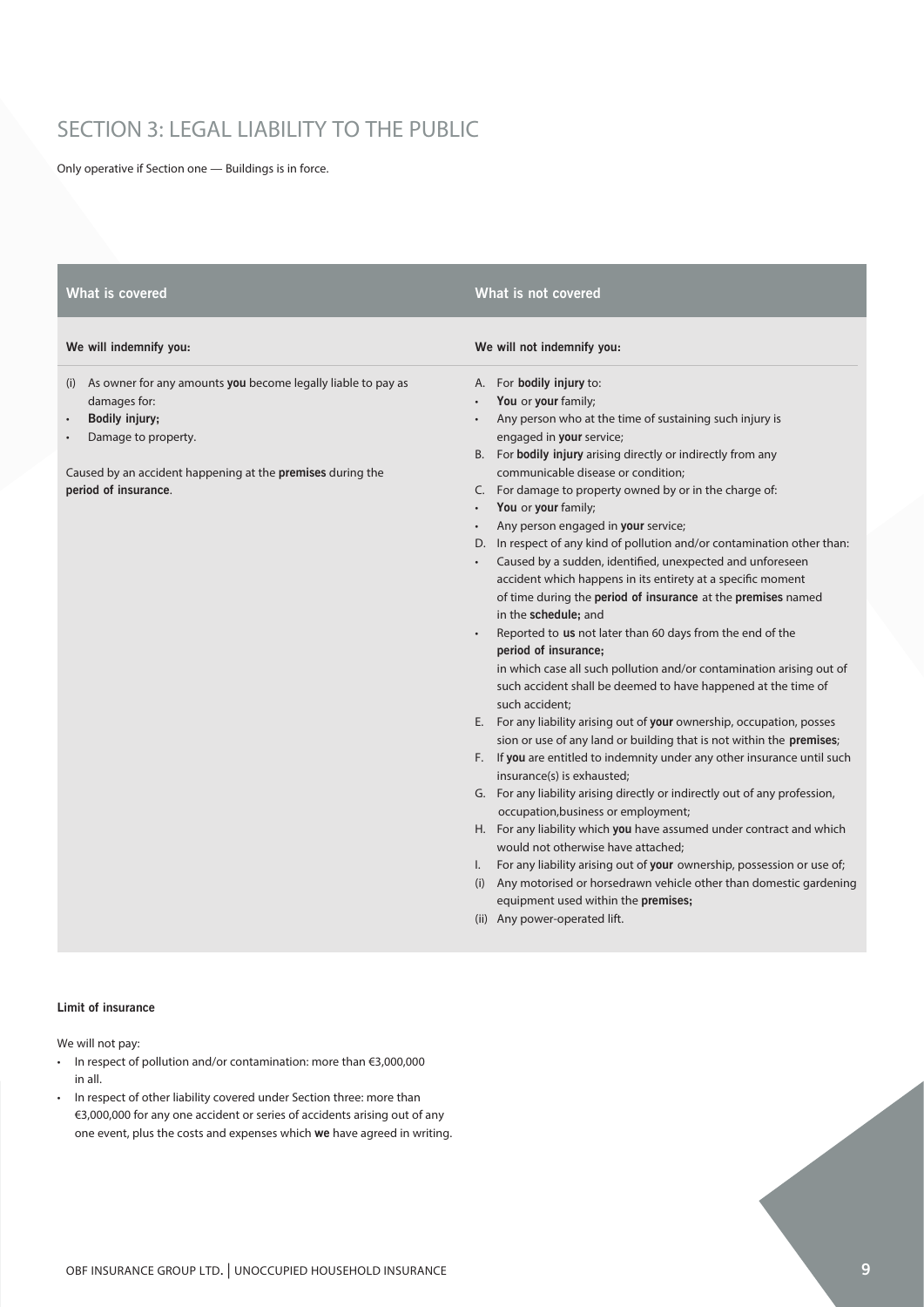## ENDORSEMENTS

The following clauses apply only if they are mentioned in the **schedule**.

#### **1. Non-standard construction clause**

It is agreed that the **private dwelling** of the **home** is not of **standard construction.**

#### **2. Your bank or building society's interest clause**

The rights of the bank or building society who provided **your** mortgage will not be affected by anything **you** do to increase the risk of loss or damage to the **home** provided that they were unaware of such action. The bank or building society must write and tell **us** as soon as they become aware of any action **you** have taken to increase the risk of loss or damage. They may also have to pay an extra premium which **you** will have to repay them.

### **3. Alarm Clause:**

This insurance does not cover burglary, theft or attempted theft when an authorised occupant is not in the **home**:

**A.**Unless at all times the intruder alarm has been put into full and effective operation and;

**B.**The intruder alarm is kept in good working order throughout the period of insurance and is checked annually by a qualified person.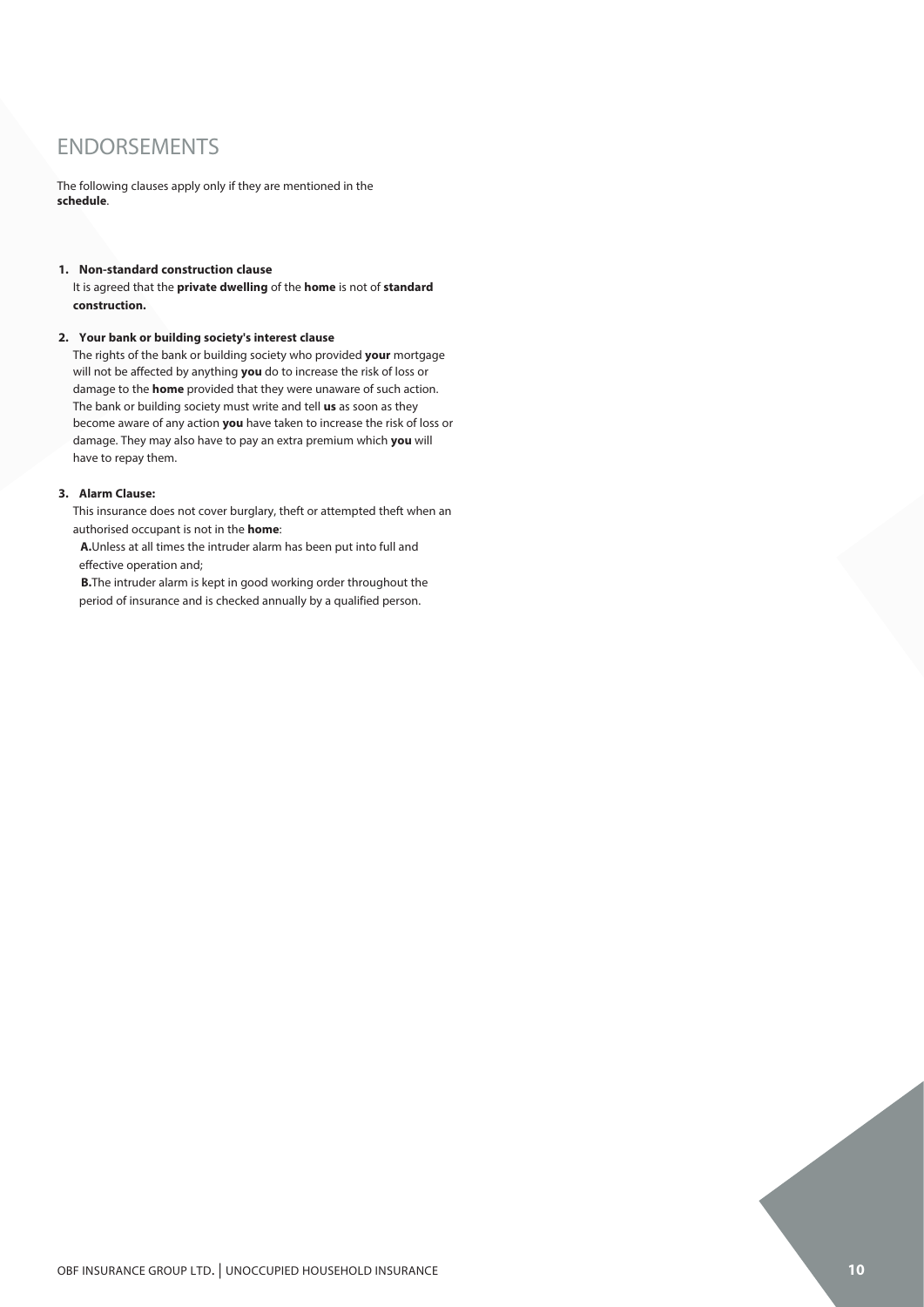## DATA PROTECTION NOTICE

OBF Insurance Group Ltd recognise that protecting personal information including sensitive personal information is very important and we recognise that you have an interest in how we collect, use and share such information. Our Data Protection Policy is in line with the requirements under the General Data Protection Regulations (GDPR) which are effective from 25 May 2018.

Please read the following carefully as it contains important information relating to the information that you give us or has been provided to us on your behalf. If you provide information relating to anyone other than yourself, you are responsible for obtaining their consent to the use of their data in the manner outlined below.

Full details of how we collect, use, store and protect your data can be found in our Data Privacy Notice, a copy of which is available on request or via our website, www.obf.ie.

#### **What does OBF Insurance Group Ltd do with your personal data?**

Information you provide will be used by OBF Insurance Group Ltd for the purposes of processing your application and administering your insurance policy. OBF Insurance Group Ltd may need to collect sensitive personal data relating to you (such as medical or health records) in order to process your application and/or any claim made.

All information supplied by you will be treated in confidence by OBF Insurance Group Ltd and will not be disclosed to any third parties except (a) to our agents, sub –contractors and reinsurers (b) to third parties involved in the assessment, administration or investigation of a claim (c) where your consent has been received or (d) to meet our legal or regulatory obligations. In order to provide you with products and services this information will be held in the data systems of OBF Insurance Group Ltd or our agents or subcontractors. The data is held on servers with multiple layers of security. Please note that some servers which may hold your data are located outside the EU.

We will hold data collected from you for the duration of our business relationship with you and for six years after that. This is a requirement under the Central Bank's Consumer Protection Code 2012. Your data may be used for the purposes of automated decision making but will not be used for profiling purposes.

OBF Insurance Group Ltd. may pass your information to other companies for processing on its behalf. OBF Insurance Group Ltd will ensure that its transfer of data is lawful and that your information is kept securely and only used for the purpose for which it was provided.

Calls to and from OBF Insurance Group Ltd are recorded for quality assurance or verification purposes.

#### **Your Rights under our Data Protection Policy**

You have the right to :

- Access the data we hold about you
- Have the data we hold about you transferred to another person or organisation
- Have inaccurate data about you corrected
- Have information about you erased (this could affect our ability to process your business)
- Object to direct marketing from us
- Restrict the processing of your data (this could affect our ability to process your business)
- Make a complaint to us about the implementation of our data protection policy and procedures.

To access the data we hold about you, you will need to complete and submit a Data Access Request Form, available on request or via our website.

#### **Data Breaches**

In the event of a data breach which results in your personal data being compromised, we will advise the Data Protection Commissioner within 72 hours at most, unless the data was encrypted or anonymised. Where there is a high risk to your rights, as set out in the GDPR, we will also advise you of the details of the breach and the steps we have taken to rectify it and prevent its recurrence.

#### **Fraud Prevention, Detection and Claims History**

In order to prevent and detect fraud as well as the non-disclosure of material information, and in addition to comply with money-laundering legislation, OBF Insurance Group Ltd. may at any time:

- Share information about you with companies or organisations outside OBF Insurance Group Ltd. including, where appropriate, private investigators and public bodies including An Garda Siochana
- Check your details with fraud prevention agencies as well as databases and other sources of information including, but not limited to, the insurance industry claims database known as InsuranceLink. For information on the functioning of InsuranceLink, please visit insurancelink.ie.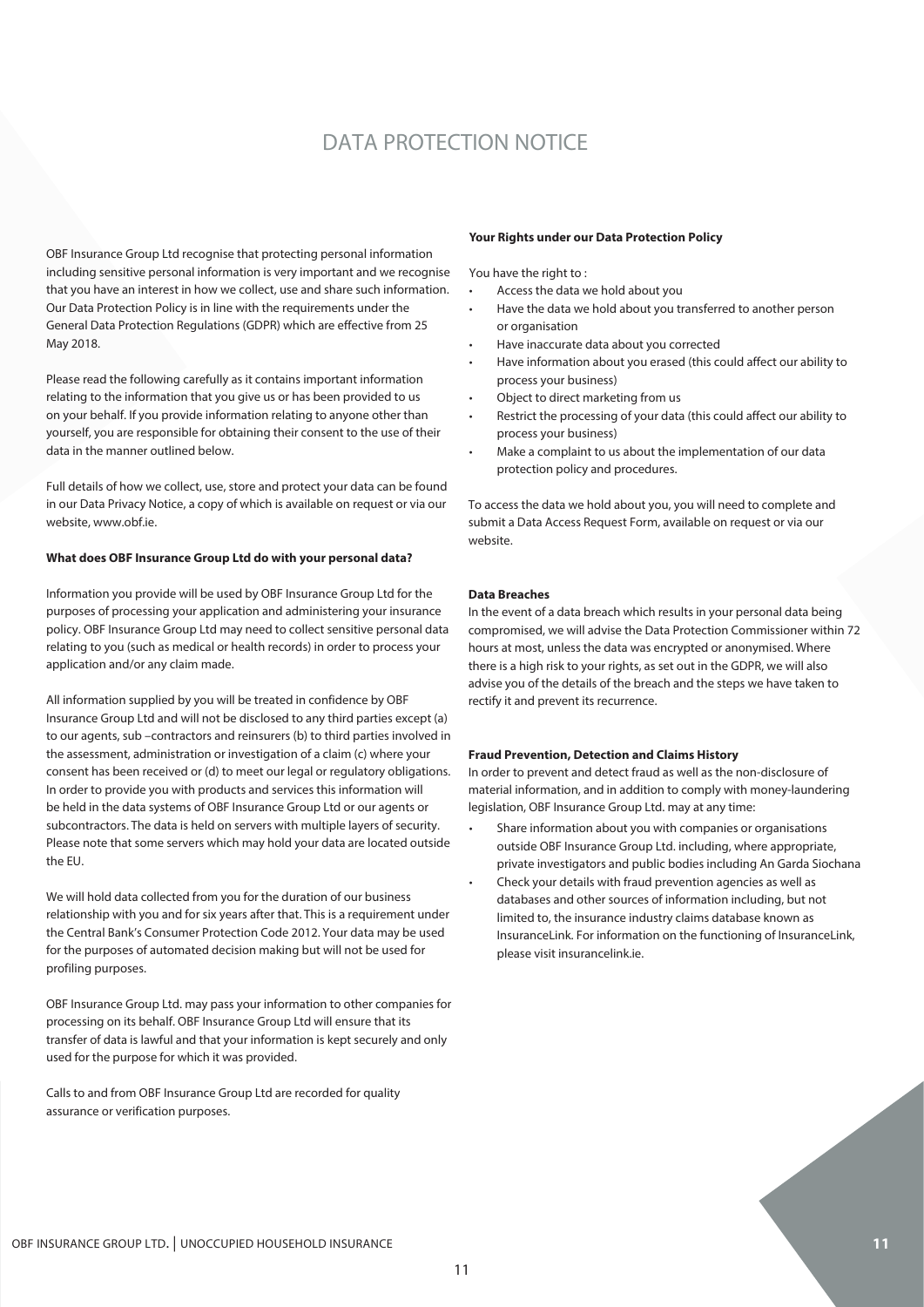### MEMORANDA MEMORANDA

All monies which become or may become due and payable by the Underwriters under this insurance shall be payable and paid payable by the Underwriters under this insurance shall be payable and paid in the Republic of Ireland.

The parties are free to choose the law applicable to this Insurance Contract. Unless specifically agreed to the contrary this insurance shall be subject to Unless specifically agreed to the contrary this insurance shall be subject to Irish Law.

**Complaint handling arrangements Complaint handling arrangements**Any complaint should be addressed to:

OBF Insurance Group Ltd,<br>D. **ideology** The Lloyd's Managing Agent Canopius Managing Agents Limited, or the **Dublin 4** party named above that it has appointed to adjudicate on **your** complaint **Ireland.** on its behalf, will acknowledge **your** complaint, in writing, within five **Tel:+353 1 660 1033** business days of the complaint being made. It will also inform **you** of **E-Mail: info@obf.ie Bridge House Baggot Street Bridge**

the name of one or more individuals that will be **your** point of contact Your complaint will be acknowledged, in writing, within 5 (five) business<br>days of the complaint heige weeds *You will also be informed of the name* progressed any further. of one or more individuals that will be your point of contact regarding any further. You will be provided with an update on the progress of the investigation of your complaint, in writing, within twenty business days of the complaint being made. Der misurance undplant<br>Bridge House<br>Bridge House<br>Techard.<br>Tel:+353 1 660 1033<br>Te-Mail: info@obf.ie<br>Your complaint will be acknowledged, in writing, within 5 (five) business<br>days of the complaint being made. You will also b days of the complaint being made. You will also be informed of the name your complaint until the complaint is resolved or cannot be progressed

the investigation of **your** complaint, in writing, within twenty business A decision on your complaint will be provided to you, in writing, within A decision on your complaint will be provided to you,<br>40 (forty) business days of the complaint being made.

Should you remain dissatisfied with the final response or if you have not received a final response within 40 (forty) business days of the complaint being made, you may be eligible to refer your complaint to the Financial Services and Pensions Ombudsman (FSPO). The contact details are as follows:

Should **you** remain dissatisfied with the final response from the above or if **Financial Services and Pensions Ombudsman** *<u>Eincoln House</u>* complaint being made, **you** may be eligible to refer **your** complaint to the **Lincoln Place** Financial Services Ombudsman (FSO). The contact details are as follows: **Dublin 2** irelandi Services Omborida Services Omborida Services Omborida Services Omborida Services Omborida Services O 3rd Floor, Lincoln House **E-mail: info@fspo.ie** Lincoln Place **Website: www.fspo.ie** 3rd Floor, Lincoln House**Tel: +353 1 567 7000 D02 VH29 Ireland**

If you have purchased your contract online, you may also make a complaint via the EU's online dispute resolution (ODR) platform. The website for the ODR platform is www.ec.europa.eu/odr.

The complaints handling arrangements above are without prejudice to The complaints handling arrangements above are without prejudice to<br>your right to commence a legal action or an alternative dispute resolu-<br>tion proceeding in accordance with your contractual rights.<br>OBF INSURANCE GROUP LT your right to commence a legal action or an alternative dispute resolution proceeding in accordance with your contractual rights.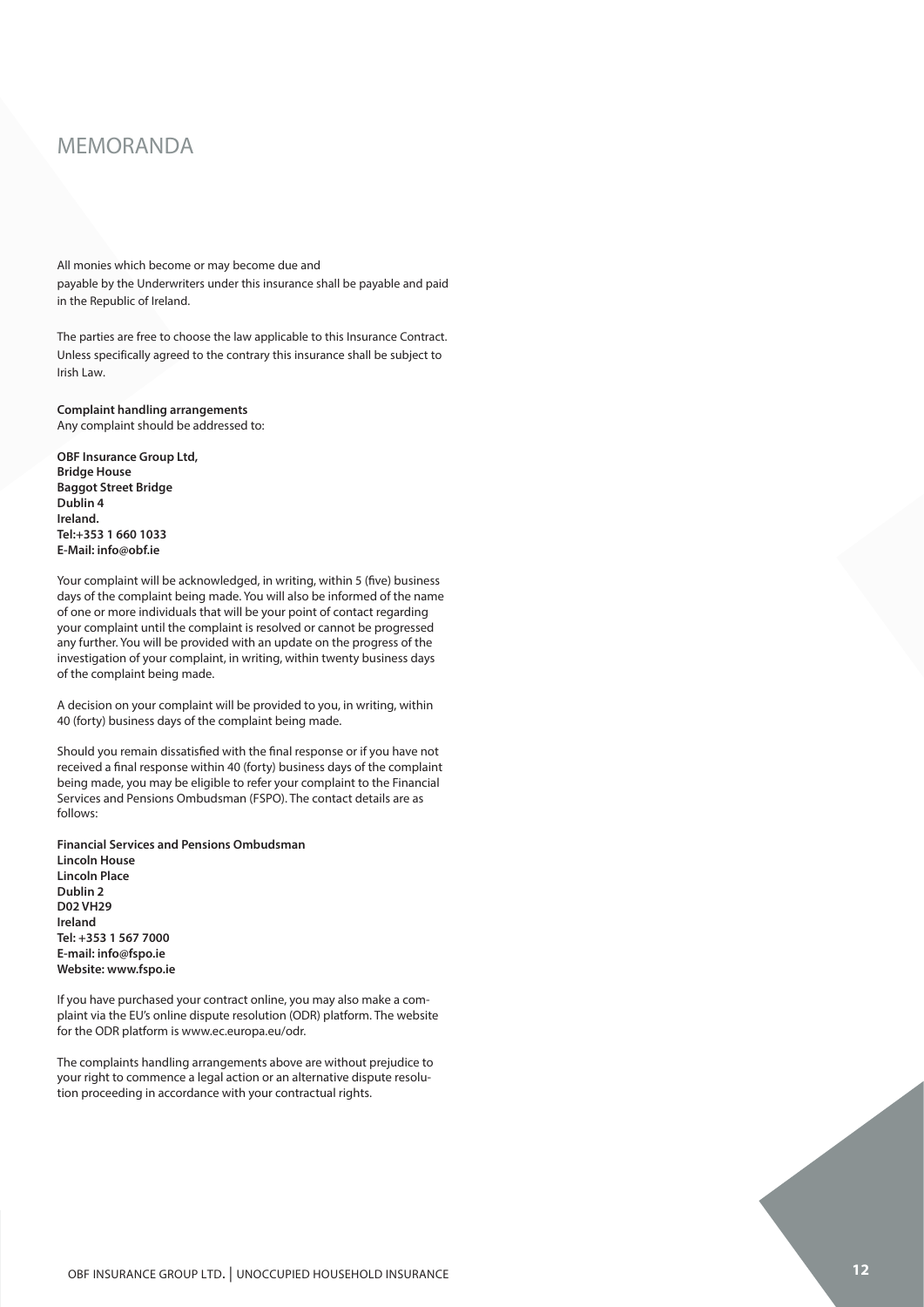## MEMORANDA

#### **Claims service**

In the first instance, you should contact Sedgwick Ireland, who will provide a claim form for completion and advise you how to proceed. Sedgwick Ireland are authorised to deal with claims on behalf of OBF Insurance Group Ltd.

Their contact details are as follows:

**Sedgwick Ireland Merrion Hall Strand Road Sandymount Dublin 4** 

**T: +353 1 261 1529 E: desktopclaims@ie.sedgwick.com**

**Sedgwick Ireland is regulated by the Central Bank of Ireland**